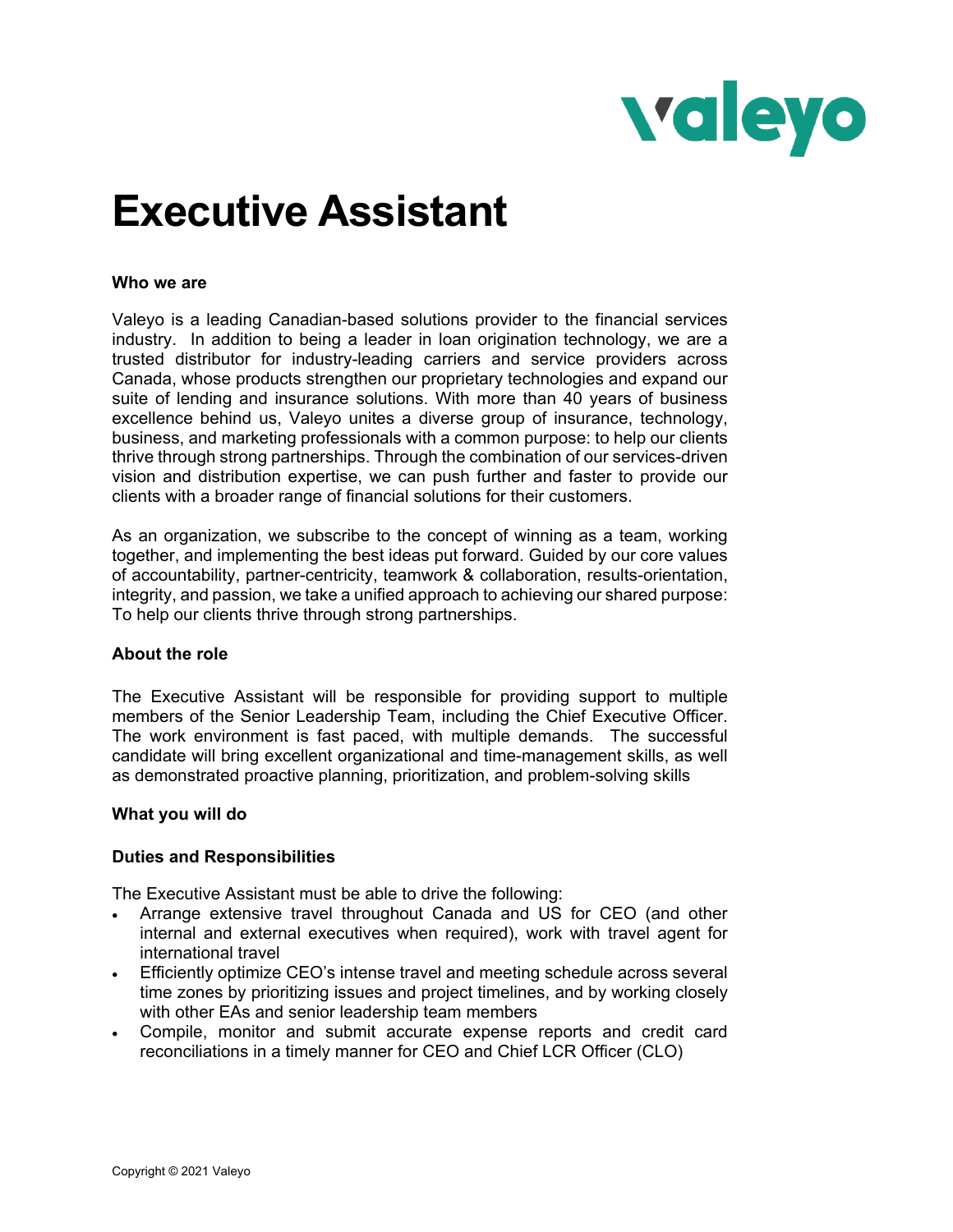

- Coordinate senior leadership team and other executive meetings by arranging on-site and teleconference details, creating agendas, collecting, and distributing material, organizing catering, meeting room and A/V equipment and by taking notes/minutes and collating/tracking action items generated during meetings
- Prepare and edit correspondence, presentations and other material for CEO, CLO, board of directors, and other senior leadership team members as required
- Collaborate with marketing team in organizing a variety of internal and external events and conferences
- Collaborate with marketing team in organizing a variety of internal and external events and conferences with business partners as well as consultants
- Organize corporate events and parties in accordance with company guidelines and budgets
- Track and assist CEO with annual individual insurance licensing renewals for all provinces
- Work with provincial regulatory bodies throughout Canada to maintain corporate licensing standards and to meet their stringent deadlines and requirements
- Organize 3-day internal national sales meetings
- Maintain corporate files for executive office including corporate governance files

Additional assistance to finance team (AmEx and Visa program administrator)

# **What you bring**

## **Qualifications / Skills and Experience**

- College diploma in Administration or Business or extensive related business experience.
- 3 5 years of experience providing administrative support to management, prior experience supporting corporate function an asset.
- Strong interpersonal and diplomacy skills with a high comfort level in dealing with senior management and individuals at all levels, including external vendors
- Demonstrated ability to communicate ideas orally and in writing
- Strong writing and editing

# **Skills and Experience**

- Proven self-starter who takes initiative and thrives in a fast-paced environment.
- Ability to balance multiple priorities and projects and prioritize work while maintaining a high degree of accuracy. Results-oriented and organized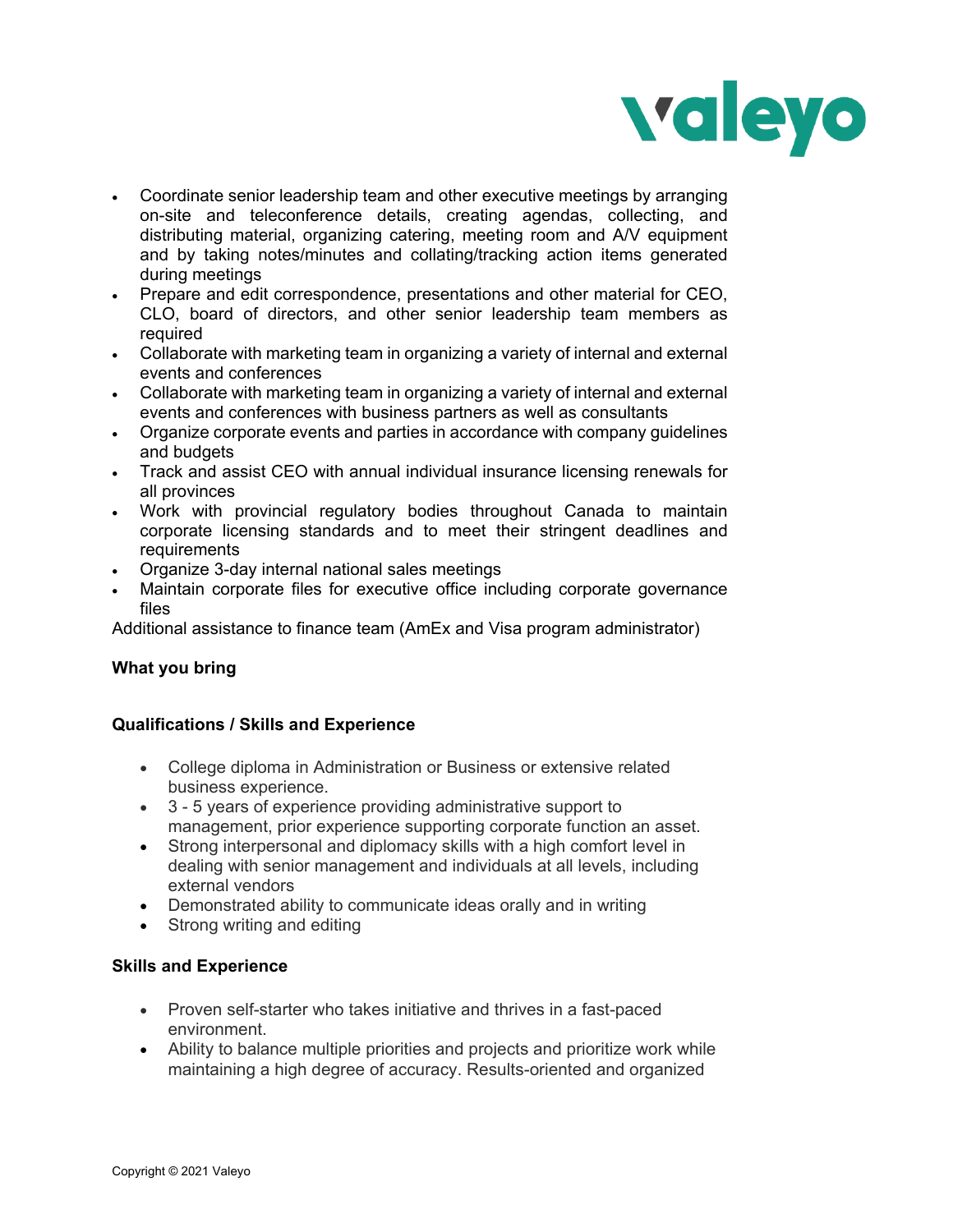

• Excellent knowledge of Windows, MS Office products (Word, Excel, PowerPoint)

# **Personal Attributes**

- Working knowledge of SharePoint.
- Ability to use judgment in anticipating and initiating appropriate action along with ability to analyze situations/issues and recommend change.
- Strong service orientation and sound judgment in assessing and handling requests in management's absence.
- Demonstrates tact and professionalism and maintains confidentiality

# **The Valeyo Way:**

Through collaboration and innovation, everything we do at Valeyo is focused on people - those we help and those we hire.

It's #thevaleyoway to empower our people with autonomy to make decisions that align with our values, to treat each other with compassion focusing on what we can accomplish as a team; and to recognize our individual and collective efforts.

We share a passion and drive for success and are proudly diverse team. Embracing our differences enhances everything we are involved in from our social awareness as an organization, to our creative problem solving, to the communities we support.

We offer our team the best of both worlds: a fast-paced, innovative environment and an established organization. This includes:

- A healthy, fulfilling work-life balance through a flexible hybrid work model, a Health and Personal Spending Account, plus the comprehensive benefits and perks of a financially stable organization including Group Retirement Savings Plan (RRSP) with a company match for Deferred Profit-Sharing Plan (DPSP) and a generous paid-time-off policy including vacation, personal/sick time, wellness day and statutory holidays.
- A continuously evolving people-first environment that takes time to have some fun (virtual team building events including scavenger hunts, charity drives, Fitbit challenges, photo challenges, virtual social events, including team lunches, and once we're able to safely do so, awesome potlucks, costume competitions, and karaoke battles) while providing access to professional development opportunities through training and educational assistance programs.